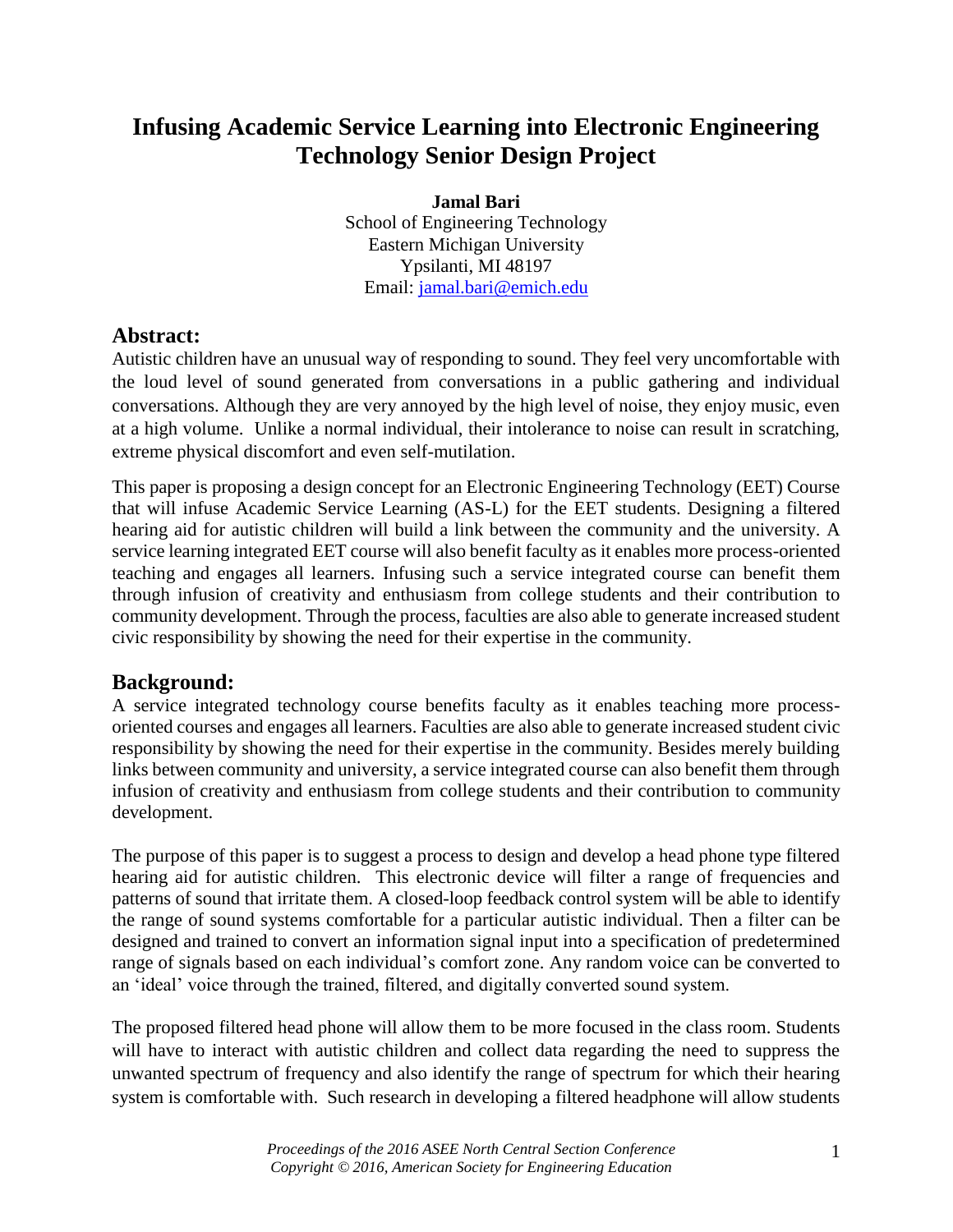to be involved in academic service learning as they will be required to interact with the community and educate themselves about autism.

### **Figure1: Academic Service Learning**

### **What Is Academic Service-Learning?**

Academic Service-Learning (AS-L) is a teaching and learning strategy where students participate in a meaningful service activity that meets identified community needs and reflect on the service activity to gain further understanding of course content, a broader appreciation of the discipline and an enhanced sense of civic responsibility.

### **What is Engaged Scholarship?**

Engaged Scholarship involves the faculty member in a reciprocal partnership with the community, is interdisciplinary, and integrates faculty roles of teaching, research, and service. While there is variation in current terminology (public scholarship, scholarship of engagement, community-engaged scholarship), engaged scholarship is defined by the collaboration between academics and individuals outside the academy - knowledge professionals and the lay public (local, regional/state, national, global) - for the mutually beneficial exchange of knowledge and resources in a context of partnership and reciprocity. - *David Scobey, Harvard Center for Community Partnerships, Bates College* 

#### **Our Mission**

The mission of the EMU Office of Academic Service-Learning & Engaged Scholarship is to build an infrastructure that will support students, faculty, administrators, and community members in their efforts to implement academic service-learning and foster community engaged scholarship. The Office of Academic Service-Learning provides several services to its constituents:

- **Faculty Fellow Seminars** are offered each fall and winter. Five selected faculty are released quartertime to participate in a semester-long weekly seminar. Fellows learn academic service-learning theory, implementation and assessment.
- **Community Partners** are identified and fostered with the assistance of office staff. Interested faculty can work with the office to contact and partner with agencies and community sites. A database with profiles of available sites is maintained by the office.
- **Research Opportunities** are available for faculty and students through the office. Information on current research, publishing opportunities, and conference presentations is also available. Staff assistance is provided for data collection and literature reviews.
- **A Resource Library** located in the Office of Academic Service-Learning provides journals, books and other publications related to academic service-learning. A number of electronic resources are also available through the office via the Internet.
- **Networking** is available through our Office. Faculty have the opportunity to meet one on one and discuss important decisions about their courses, find valuable information, share ideas and keep up to date on any news events. Through this interaction, faculty from partnerships and supportive networks and engage in collaborative scholarship.

**Eastern Michigan University Academic Service Learning http://www.emich.edu/asl/**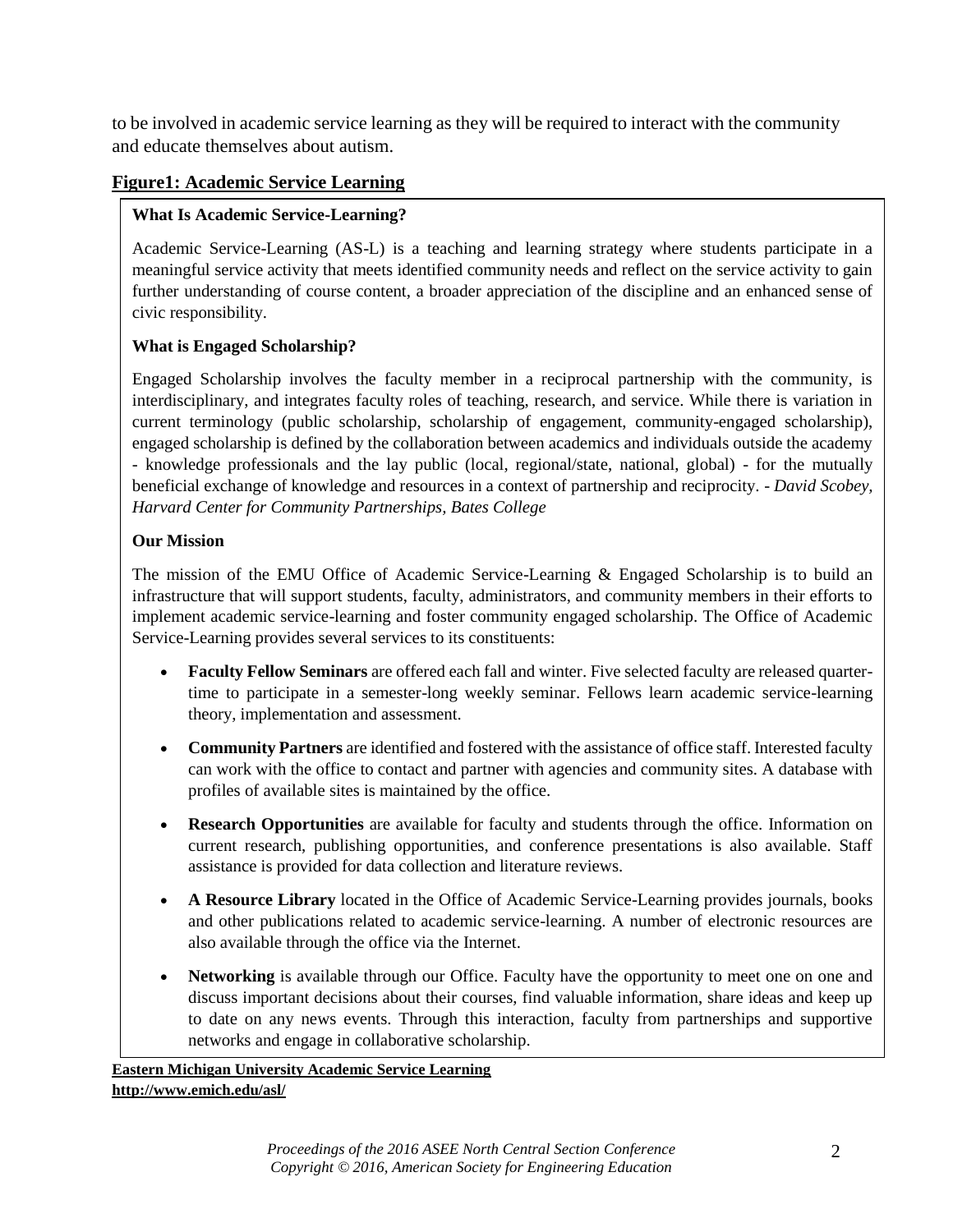## **Infusing Academic service learning:**

Through Academic Service-Learning (AS-L) students can participate in a service activity that addresses the needs for designing a filtered hearing aid for autistic children. With the reflection on the service activity, students will gain further understanding of course content, a broader appreciation of the discipline EET, and an enhanced sense of civic responsibility toward Autistic children.

AS-L will support students, faculty, administrators, and community members while integrating instruction, research, and service to the community. They will have to interact with autistic children, and collect the data concerning the need to suppress the spectrum of unwanted range of noise and identifying the range of spectrum for which their hearing system is comfortable with.

## **Autism and its effect on the community:**

Autism is a developmental disorder of brain. Complexity of this disorder can range in varying degrees, by difficulties in social interaction, verbal and nonverbal communication and repetitive behaviors. While this developmental disorder happens very early, their signs and symptoms begin to show later between 2-3 years of age. According to US center for deages and controls (CDC) the number of children with autism has increase by 10 fold in last 40 years. Currently, 1 out of every 68 children is born with autism. Study also finds that autism is four times more common among boys than among girls, 1 in 42 among boys and 1 in 189 among girls.

A combination of autism causing genes and environmental factors are possible responsible cause of autism. Research suggests there is no one cause of autism as there is not one type of autism. Each individual with autism has unique characteristic. Many of them have exceptional skills in music and not bothered by the high volume of its sound faces significant challenges in communication and physical health. (Autism Speaks)

Based on these varying degrees of autism, autistic children can also react to sound differently. Academic Service learning can increase acceptance, respect and support for the autistic children by increasing awareness in the community. Nearly two-thirds of children with autism have been bullied. People effected by autism are sometimes stigmatized for their unusual pattern of response to noise. Sometimes it may even generate negative reaction by the people who are not aware of Autism. Service learning activity can improve the quality of life for individual with autism by developing and delivering appropriate hearing aid. A filtered hearing aid can help these children by reducing the noise level received and perceived by these individuals over sensitive hearing system.

## **Assignment for Academic Service Learning Activity:**

## *Purpose:*

The purpose of this activity is to participate in a service activity involving autistic children. Students will have the opportunity to interact with autistic children. They will observe these children and for several days and watch how some of them react abnormally to the class noise generated through normal class activities and conversations among peers. Many of these autistic children have difficulty adapting to these normal noise level generated by the normal classroom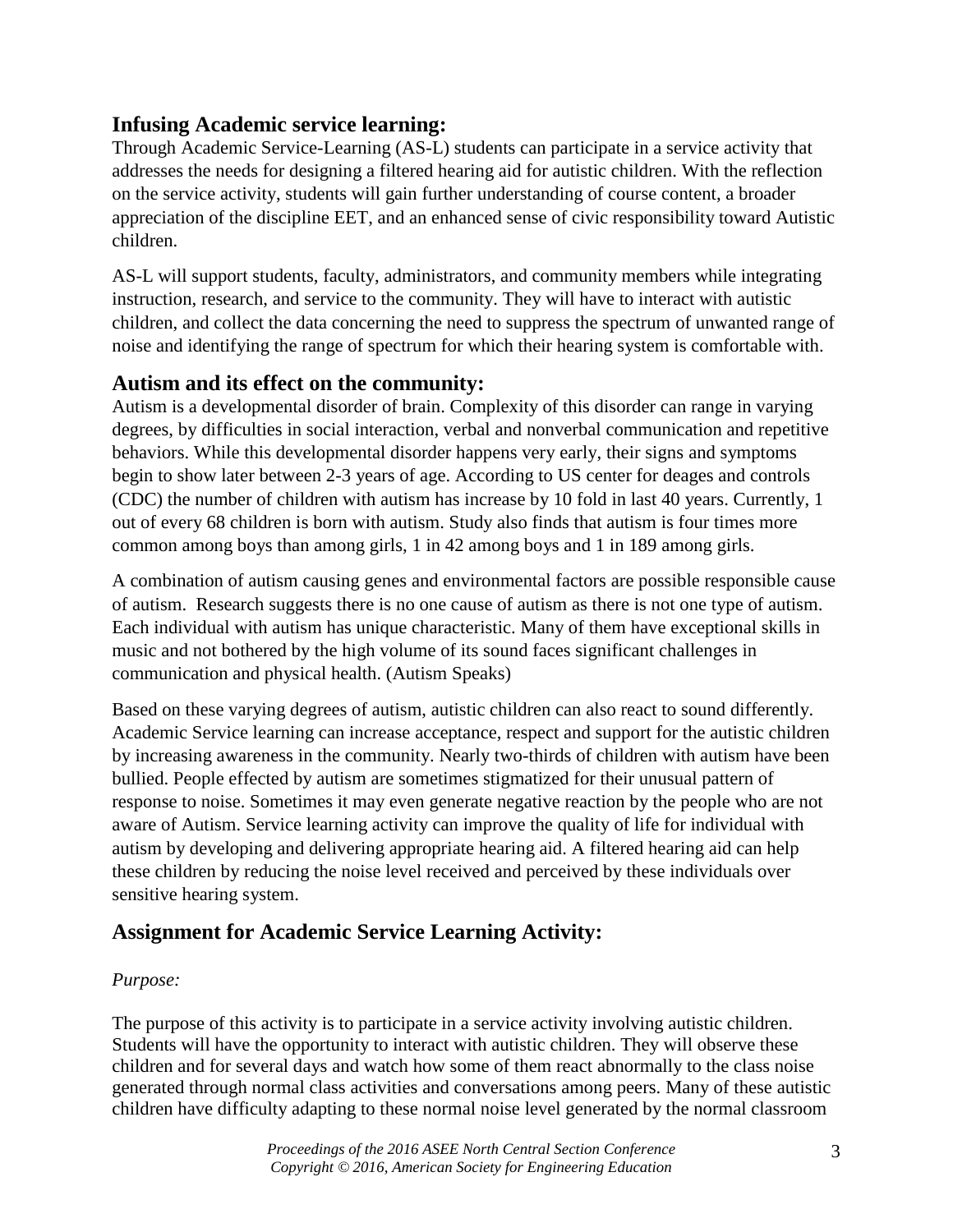activity. They hear a much amplified version of this noise which is a typical problem most of the autistic children. Experiencing such incident among autistic children, students will be required to propose the design of a filtered head phone particularly catered toward the need of these autistic children. Design must involve a feedback control to ensure the filter adapts to the individual need of noise reduction.

### *Activities:*

*6 Sessions with autistic children*: Students are responsible for arranging an appointment with a local high school special needs teacher to observe autistic children and identify those are affected by the sound generated from normal every day class activities. You are allowed to choose any six weeks of one hour sessions. Upon your observation you will be required to propose a design of a filter that could be infused in a head phone.

### *Evaluation criterion developed for senior design projects*

| $\bullet$ | Simplicity of the design                     | 15% |
|-----------|----------------------------------------------|-----|
| $\bullet$ | Applicability                                | 10% |
|           | • Weekly report                              | 15% |
|           | • Formal reports                             | 10% |
|           | • Formal presentation                        | 15% |
| $\bullet$ | Successful demonstration                     | 25% |
| $\bullet$ | Quality of your weekly evaluation assignment | 10% |

### *Formal Report:*

The purpose of this activity is to improve your communication skill in a work place. Particularly, to prepare you as an engineer for a situation where you need to update your manager or a fellow colleague, who has little engineering background, about the project you are working on. You will be able to describe the technical event / project in a non-technical fashion using your broader understanding of the subject.

Write a formal report to your supervisor John Doe explaining your ASL activity. John has no engineering background and no knowledge about your subject. Your letter should include the following:

- Summarize the ASL activity you are involved in.
- Describe the procedure involved performing the ASL activity. If appropriate:
	- o Explain the functions of the electrical equipment used.
	- o Explain the method used to analyze the circuit design
	- o Explain the analogy used to define the subject.
	- o Discuss challenges involved in performing the ASL activity.
- Conclusion
	- o Suggestion
	- o Comment on the ASL activity